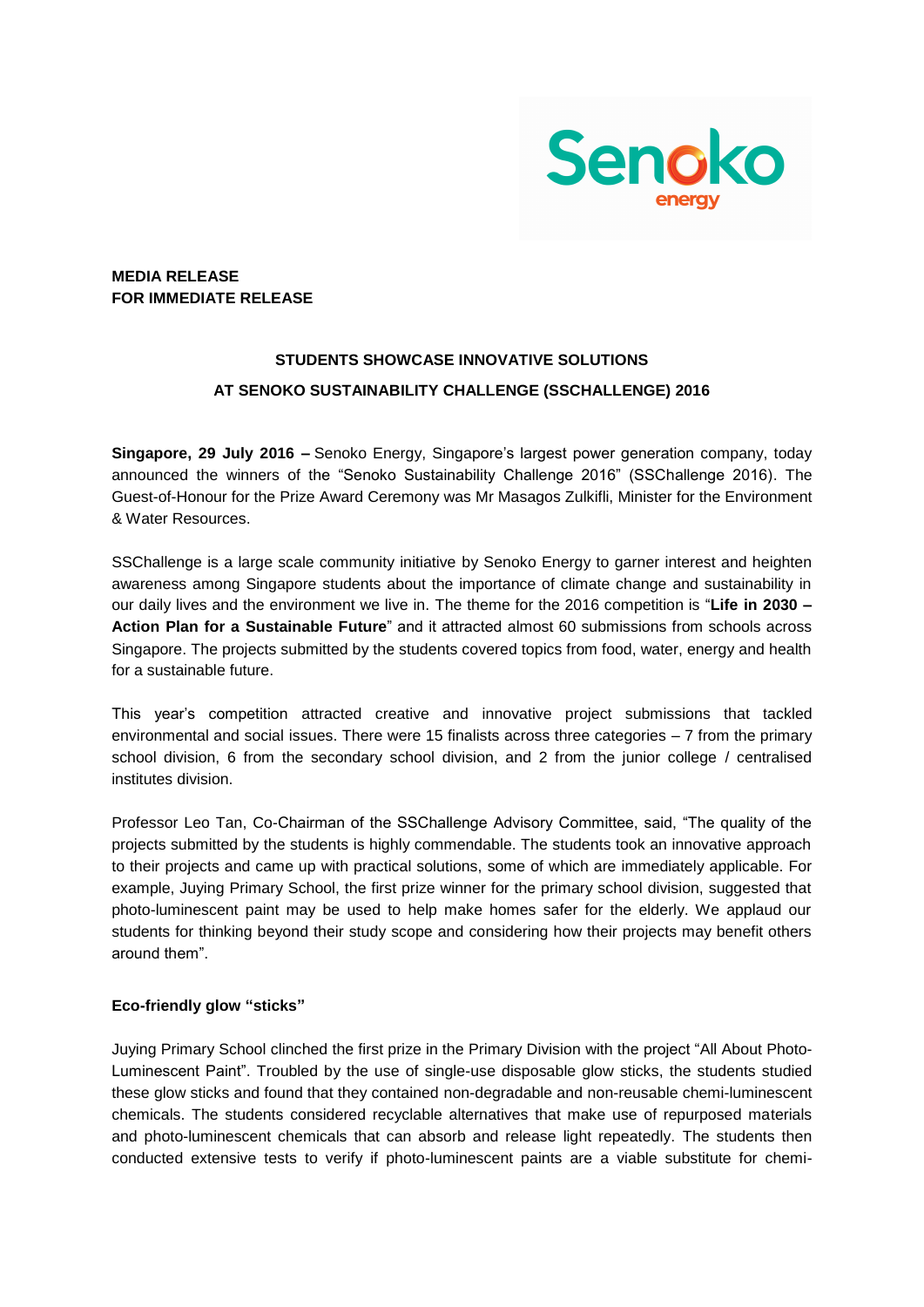luminescent chemicals. By applying photo-luminescent paints on repurposed items like empty water bottles, the students created reusable glow "sticks" that reduced additional waste.

#### **Testing homemade solutions to recycle food waste**

Winner of the Secondary Division, Anglican High School, delved into a homemade solution to turn food waste into usable resources when they observed that Singapore's food waste recycling rate was low. Through probiotic fermentation using bacteria that the students cultured themselves, the students managed to recycle biodegradable food waste into organic fertilisers and deodorant without the need to buy commercial microbes. With Singapore's aim to reach an overall generated food waste recycling rate of 70 per cent by 2030, probiotic fermentation offers a practical and cheap solution in reducing our landfill waste.

#### **Orange peel for solar energy**

Hwa Chong Institution, winner of the Junior College / Centralised Institutes Division, used food waste for the fabrication of dye-sensitised solar cells (DSSC). Their innovative approach of using orange peels and pencil stubs to harness solar energy offers a potential solution for defraying the high cost of conventional solar cells. Some potential creative applications of the DSSC include "solar trees" street lighting made with such cells and windows to generate electricity into the buildings. The students hoped that a cheaper and effective alternative to the conventional solar panels would increase the use of renewable energy, especially in Singapore.

Mr Paul Maguire, President & CEO of Senoko Energy, said, "Our choice of the theme was to encourage students to take personal responsibility in finding practical solutions to the sustainable issues facing us today. I am heartened to see the interesting projects that our students have devoted their time and energy to. We hope that the SSChallenge has served to encourage students to play an active role in a sustainable future. Our sincerest thanks also go to the teacher mentors who guided these students through their project work."

The SSChallenge 2016 has the support of several government agencies and organisations, including the Ministry of Education (MOE), the National Environment Agency (NEA), the National Climate Change Secretariat (NCCS), and Public Utilities Board (PUB). Please refer to the appendix for the list of winners.

Mr Maguire added, "We are honoured that our supporting partners share our commitment to this competition among schools. Senoko Energy is committed to the future of our environment and we will continue to devote time and resources to inspire the development of a sustainability consciousness in students who may one day be Singapore's future leaders."

# # #

#### **About Senoko Sustainability Challenge (SSChallenge)**

Previously known as the National Weather Study Project which was launched in 2005, the SSChallenge is a community initiative that aims to increase awareness among students in Singapore on the impact of weather and climate change issues on our daily activities and the environment we